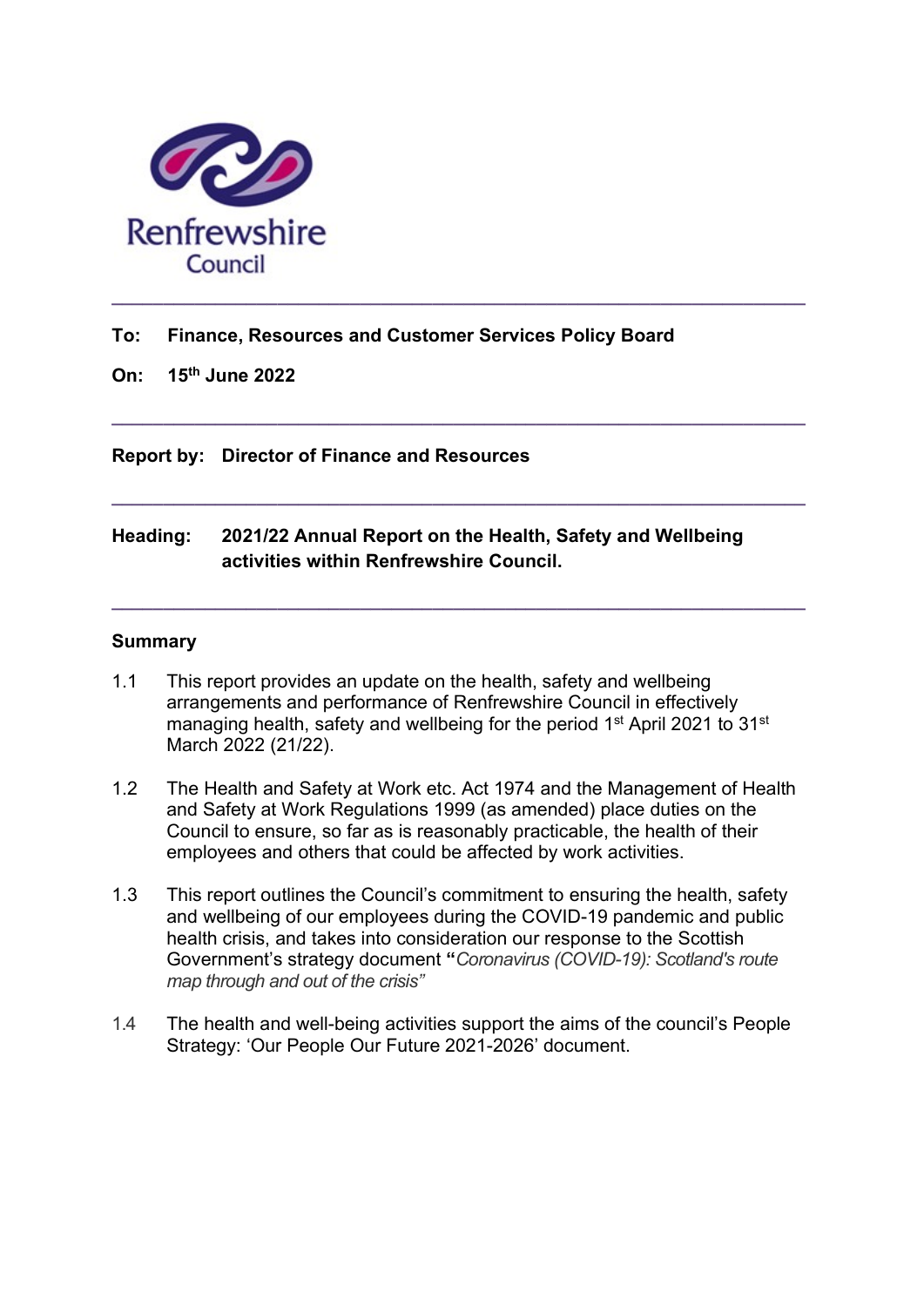## 2. Recommendations

2.1 The board notes the attached report on the health, safety and wellbeing activities and health and safety performance of the Council.

 $\_$  ,  $\_$  ,  $\_$  ,  $\_$  ,  $\_$  ,  $\_$  ,  $\_$  ,  $\_$  ,  $\_$  ,  $\_$  ,  $\_$  ,  $\_$  ,  $\_$  ,  $\_$  ,  $\_$  ,  $\_$ 

 $\mathcal{L}_\text{max}$  , and the contribution of the contribution of  $\mathcal{L}_\text{max}$ 

## 3. Background

- 3.1 A safe and healthy organisation is one that successfully balances the needs of individuals with the needs of the organisation. It is recognised that through the COVID-19 pandemic and especially during the initial 6-week national lockdown, and subsequent lockdowns our workforce faced a new and demanding working environment that required different ways of working, the provision of new services for local people and considerable organisational change delivered at pace. This increased the factors that can and has influenced the safety and physical and mental wellbeing of our employees.
- 3.2 Health and safety at work is not only about health and safety management, occupational health and promoting healthier lifestyles; it is recognised that the way in which work is organised also plays a key role. To be truly effective, health and safety must be an everyday process and an integral part of the workforce culture at all levels across the Council.
- 3.3 The Health and Safety team are an integral part of the council's emergency management team, providing clear guidance in response to Government, NHS and Health Protection Scotland policies in relation to the COVID-19 pandemic. The team collaborates across local authority boundaries to share knowledge and best practice.

# Key areas of activity

#### 4.0 Covid 19 response and recovery

- 4.1 Throughout the pandemic, which has impacted over the full year of this report, the People and Organisational Development, Health and Safety team, have worked collaboratively with council services, Trades Unions, RVJB, One REN, and services' external partners including the NHS to provide a rapid response during the pandemic. This was to ensure activities were thoroughly risk assessed, with a particular focus on protecting key workers. Controls were being reviewed dynamically in response to emerging guidance and public health advice.
- 4.2 PPE provision at the start of the pandemic, a corporate personal protective equipment group, led by the H&S team, was established with representatives from key services across the council. This group continues to ensure that stocks of PPE are maintained at a reasonable level and available for those who require it.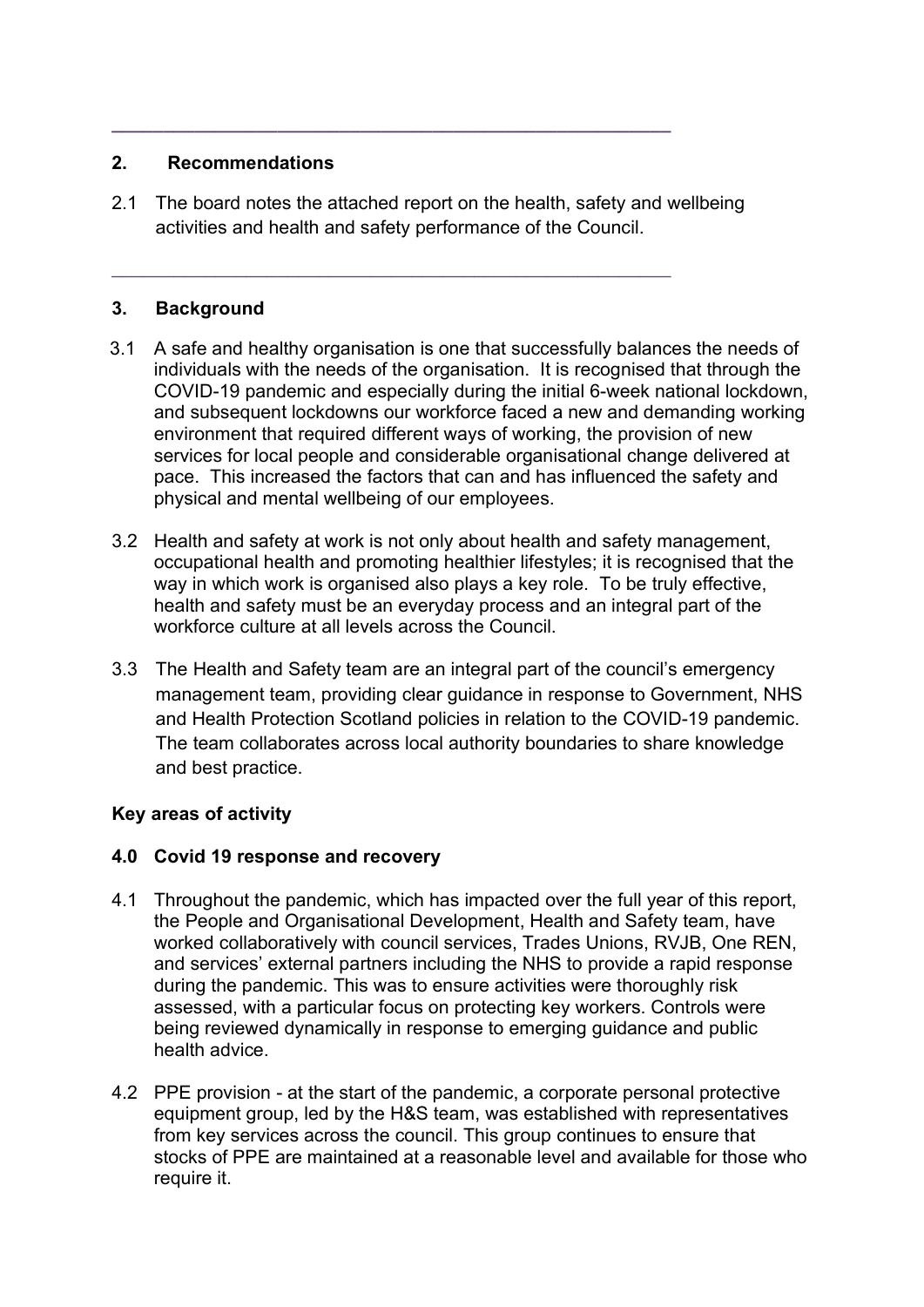The group monitors new and emerging guidance to manage impact and ensure resilience. Towards the end of March 2022, the group activity has significantly reduced, due to confidence in the availability of stocks.

- 4.3 A key priority was to support the safe return to the workplace of all employees in line with national and Scottish Government guidance. This required careful risk assessments to be carried out. To support employees to return to the workplace safely, the health and safety team developed a COVID age risk assessment, underpinned by Occupational Health support. The process included careful consideration of individual circumstances and identification of specific health conditions and concerns to provide an indication of susceptibility of complications resulting from COVID-19 infection. This has been used to support Occupational Health referrals and control measures within the workplace to ensure employees can return to a safe working environment.
- 4.4 To support the resumption of services and COVID-19 secure workplaces the H&S team are key members of the recovery process. The H&S team developed a HAZID document to allow detailed assessments of building and site layout to best incorporate new safety measures such as physical distancing, ventilation and cleaning regimes. This has been and, will continue to be, the standard applied to all council premises as they are reopened for employees and local people. Completion of the HAZID requires the collaboration and expertise of a cross-service team including property services, facilities management and health and safety. This information has also been shared with the Health and Safety Executive.
- 4.5 To support the safe return of the school estate, the HAZID process was extended to headteachers at all Renfrewshire schools and nurseries, supported by visits to premises by the H&S team. A COVID-19 secure checklist was developed with each Headteacher to direct preparations for the opening of each establishment and ongoing management of a safe learning environment. The health and safety team continue to support the school estate and monitor the impact of any updates to the COVID-19 guidance introduced by Scottish Government.
- 4.6 The H&S team were actively involved in the planning, setting up and ongoing support to the NHS vaccination centres (Linwood, Johnstone, Renfrew and Paisley) as well as supporting the mobile testing unit at sites across the whole of Renfrewshire.
- 4.7 Preparation began in December 2020 to ensure a COVID secure election process for Scottish Parliament Elections in May 2021. This was to protect staff and voters. All polling places were risk assessed and inspected prior to the election. The count venue was assessed and set up to minimise covid 19 transmission. The H&S team were a key stakeholder throughout all the election processes.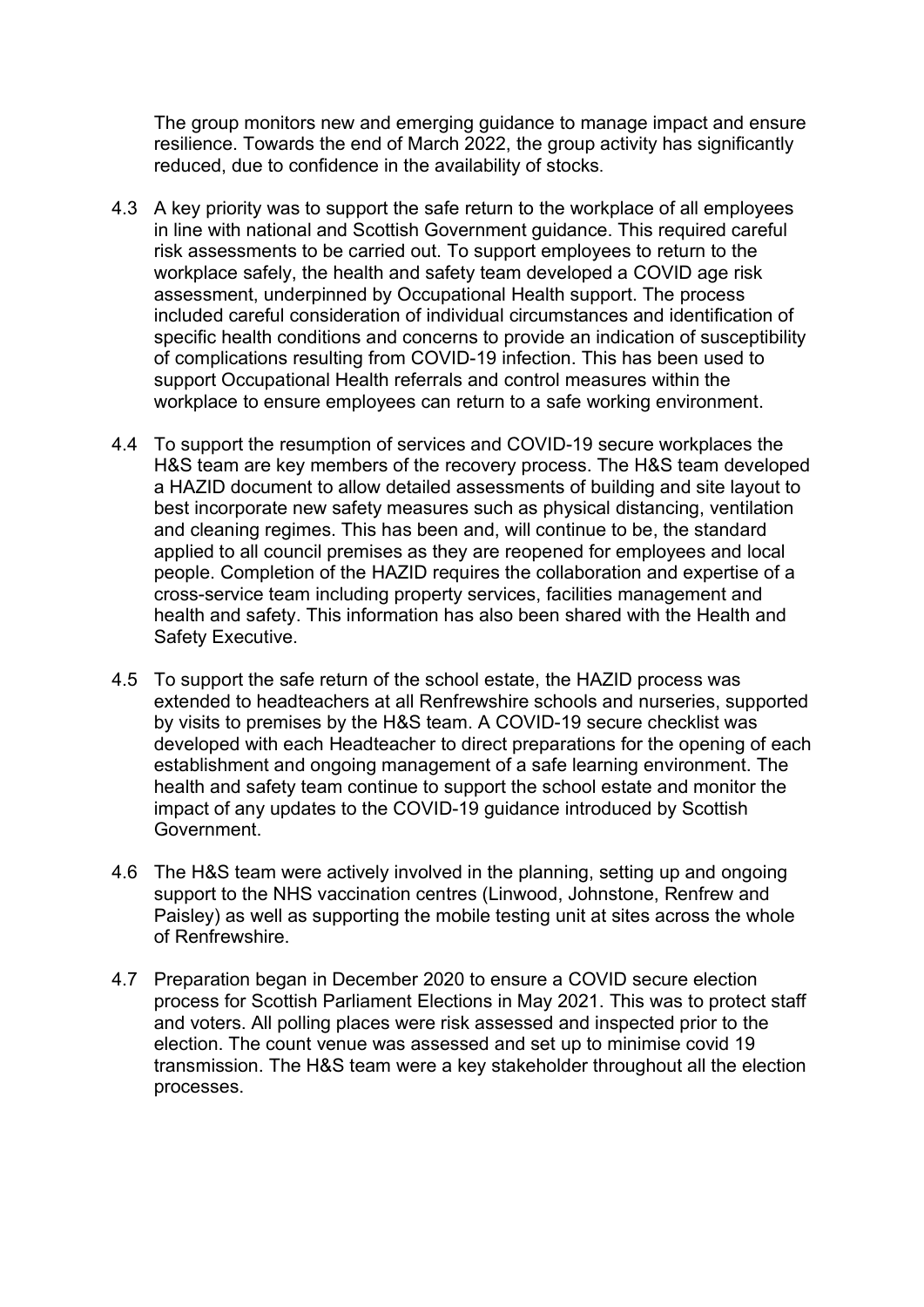- 4.8 Protecting mental health and wellbeing has been a key priority for the H&S team. The team works closely with the communications and marketing team to regularly engage with the workforce and to provide access to a wide range of mental health and wellbeing support and services. This has included development and supporting information for the wellbeing hub on the council website for all employees to access; enhancements to the staff counselling service to include specialist Post Traumatic Incident support for employees affected by COVID-19; mental health awareness training for managers and supervisors updated and promoted widely through the wellbeing hub; and a dedicated COVID-19 telephone line to provide quick and effective support for council employees to discuss health concerns. All contributing to our absence management strategy.
- 4.9 To ensure employees were working safely from home, display screen equipment (DSE) training was refreshed and DSE assessments were updated. The H&S team supported employees with specialist virtual assessments where needed.

### 5 Accident/Incident trends.

- 5.1 The Council has an ongoing commitment to eliminating accidents, so far as is reasonably practicable and encourages employees to play their part in achieving this important objective. Each Service's health and safety planning group and health and safety committee/group involving employee representatives, are required to focus on the apparent causes of accidents. This will assist in the development of strategies and local accident reduction programmes. The following sections detail incident data for all services.
- 5.2 A comparison of all incidents recorded for employees, for the years 20/21 and 21/22 is detailed in table 1 below.

| ו שוטו                                             |       |       |
|----------------------------------------------------|-------|-------|
| <b>Service</b>                                     | 20/21 | 21/22 |
| <b>Chief Executives</b>                            | O     | 1     |
| <b>Childrens Services</b>                          | 86    | 183   |
| <b>Communities and Housing</b><br><b>Services</b>  | 9     | 6     |
| <b>Environment and</b><br><b>Infrastructure</b>    | 34    | 76    |
| Finance & Resource Services                        | 3     | 9     |
| Renfrewshire Health and<br>Social Care Partnership | 65    | 48    |
| Council overall                                    | 197   | 323   |

Table 1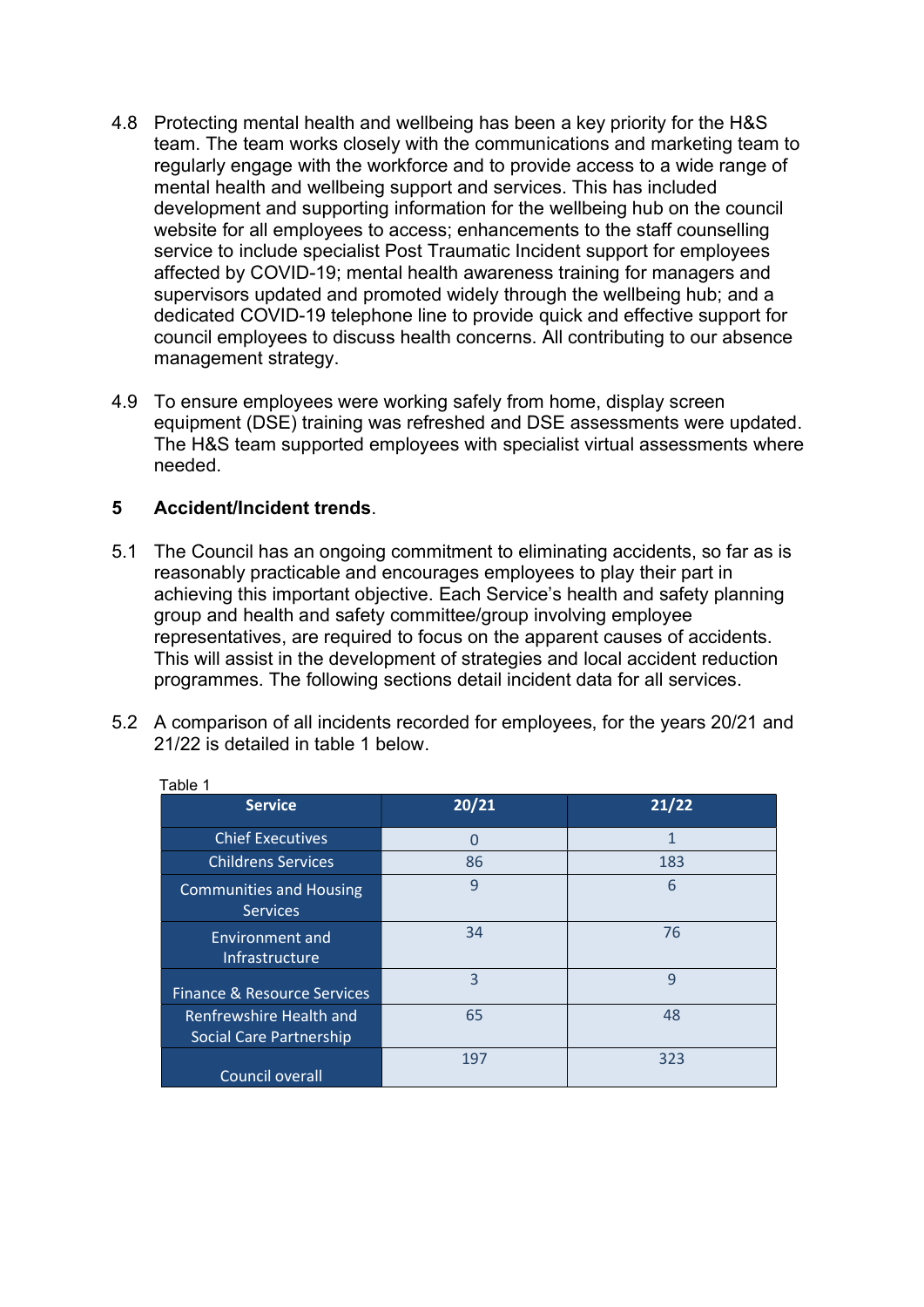- 5.3 Due to diverse nature of the service delivery models, employees work in varied work situations both within the council and RHSCP. The most commonly presented type of incidents that occurred during 21/22 include:
	- Slip Trip and falls.
	- Incidents involving animals.
	- Violence and aggression.
	- Falls from height.
	- Struck by objects.
	- Lifting and handling, and
	- Road traffic incidents.
- 5.4 There is a requirement to report certain types of workplace incidents to the Health and Safety Executive under the Reporting of Injuries, Diseases and Dangerous Occurrences Regulations 2013(RIDDOR). COVID-19 workplace transmission became a reportable category in 2020 and is reflected in the overall numbers. During 21/22 the council reported a total of 82 incidents The table 2 below is a summary of RIDDOR Notifications by service, as reported by the H&S team.

Table 2

| <b>Service</b>                                     | 21/22          |
|----------------------------------------------------|----------------|
| <b>Chief Executives</b>                            | $\Omega$       |
| <b>Childrens Services</b>                          | 39             |
|                                                    | $\Omega$       |
| <b>Communities and Housing Services</b>            |                |
|                                                    | 29             |
| <b>Environment and Infrastructure</b>              |                |
|                                                    | $\overline{2}$ |
| <b>Finance &amp; Resource Services</b>             |                |
|                                                    | 12             |
| Renfrewshire Health and Social Care<br>Partnership |                |

#### 6.0 Other activities

- 6.1 Health and safety training in order to provide as much continuity as possible to the workforce, the provision of face-to-face health and safety training has been partially replaced by a digital programme, with a particular focus on the safe and correct use of Personal Protective Equipment (PPE) and Display Screen Equipment (DSE assessments) for those in the workforce who must continue to work from home. Over the period, using the online system, 1425 employees have been trained on health and safety related courses, this includes topics such as fire, manual handling and ladder safety awareness.
- 6.2 Throughout the reporting period, the H&S team have also supported one-to-one training on topics such as accident incident reporting and stress risk assessment.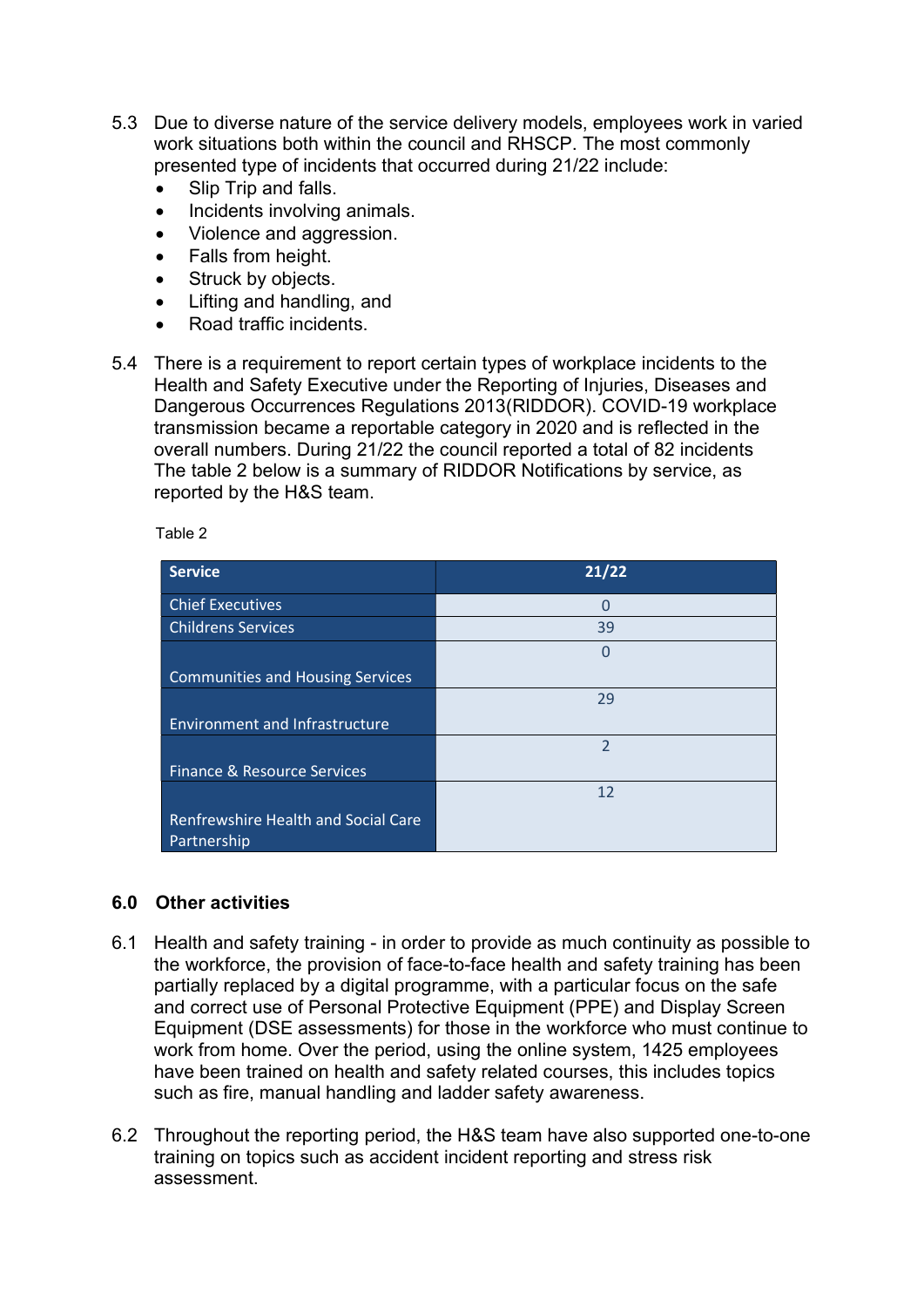- 6.3 Policy development as part of the organisational response to supressing COVID-19 and to support our workforce to work safely in new ways, several health and safety policies have been/are being revised and additional polices have been developed. With the appointment of our new Chief Executive a revised and updated Corporate Health and Safety Policy was approved in December 2021. Other Policies and Guidance reviewed and updated included
	- Guidance on unmanned aircraft (Drones)
	- Guidance on completing a workplace stress risk assessment
	- Guidance on the Control of Legionella Bacteria in hot & cold-water systems
	- Guidance on New & Expectant Mothers
	- HAZID and workplace specific risk assessments
	- School's checklists
	- COVID-Age risk assessments
- 6.4 Health and safety engagement to ensure a collaborative approach to health and safety with employees, the Corporate Health and Safety Committee (CHSC) continue to progress health and safety issues. This committee has representation from services and trade unions. During this reporting period, for a time we moved to a weekly meeting to allow for direct discussion and collaboration on all health safety and wellbeing measures relating to the pandemic. The meeting has now reverted to normal quarterly meetings although contact is also made through the normal channels of emails, joint site meetings and discussion on specific issues.
- 6.5 The H&S team continue to provide specialist support to services across and council, including the corporate procurement unit, and to support insurance claims, Subject Access Reports and Freedom of Information requests.

 A comparison of SAR/FOIs, completed for the years 20/21 and 21/22 is detailed in table 3 below.

Table 3

| <b>SAR/FOI</b> | 20/21 | 21/22 |
|----------------|-------|-------|
|                | . .   | v     |

Contractor vetting during 21/22 continued. This supports the corporate and services procurement processes. This is a vital step, to ensure we engage contractors who can demonstrate the appropriate level of health and safety standards and competence. Many reviews required further vetting to deal with CoVID-19 risk assessments. Table 4 below details the activity.

Table 4

| <b>Contractor vetting</b> | 21/22 |
|---------------------------|-------|
| <b>High Risk</b>          | 210   |
| Low risk                  | 43    |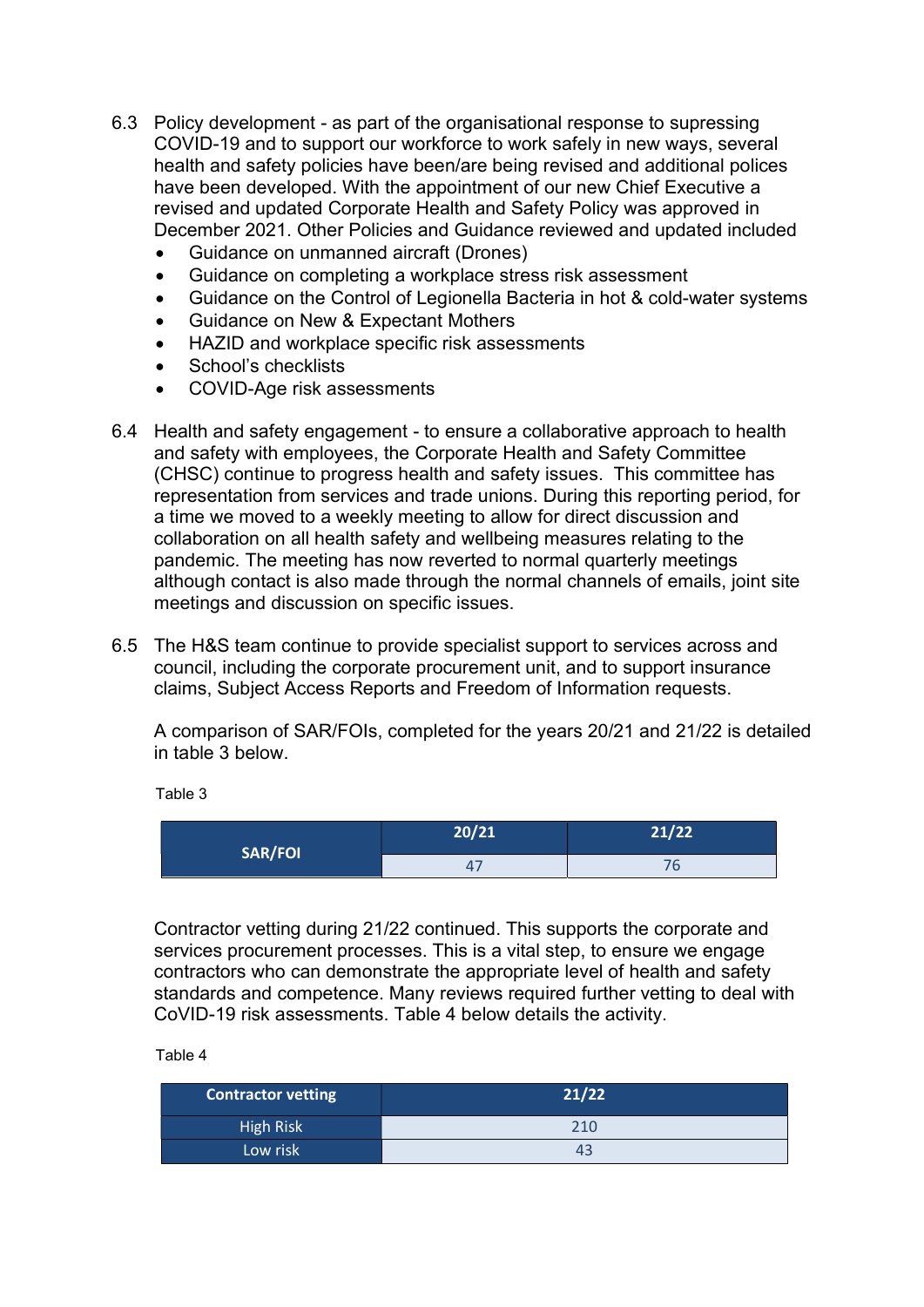6.6 With the introduction of the People Strategy: 'Our People Our Future 2021- 2026' the development of health and wellbeing initiatives has required a refocusing of the H&S teams activities. The council continues to retain the NHS, Healthy Working Lives, Gold Award. The team has been developing activities and informing employees both, online and on site, about general and specific wellbeing issues. Topics include financial and wellbeing support mechanisms, smoking cessation and mental health and well-being activities.

A significant focus has been on supporting employees with mental health advice and support. This has included the training of nearly 70 Mental Health First Aiders to assist employees in the workplace.

To continue to drive the well-being activities, a corporate health and well being group has been established, this group has membership from across all services as well as having trade unions representation also. The group meets quarterly.

 The H&S team have continued attendance, representing the council at national well-being groups.

- 6.7 During 21/22 the H&S team supported the Early Learning and Child Care Centres to complete 45 flight risk assessments. This was to ensure appropriate control measures were identified and applied where needed.
- 6.8 A revision of the sleeping risk assessment for residential properties was undertaken by the H&S team in conjunction with officers from the HSCP and Scottish Fire and Rescue Service.
- 6.9 To support the safety of elected members, the H&S team undertook a review of their surgeries, this was completed using the national guidance issued following the tragic incident involving Sir David Amess.
- 6.10 The H&S team, have been working closely with services and the Scottish Fire and Rescue Service throughout 21/22 to prevent further opportunities for wilful fire raising in our premises.
- 6.11 The H&S team are active members of the Incidents and Alerts Safety Officer network, which is a national NHS group relating to the safety of equipment and processes. We attend meetings and issues alerts as, and when, needed.
- 6.12 The H&S team have supported the HSE during their national campaigns and interventions, the most recent being welfare for construction peripatetic workers.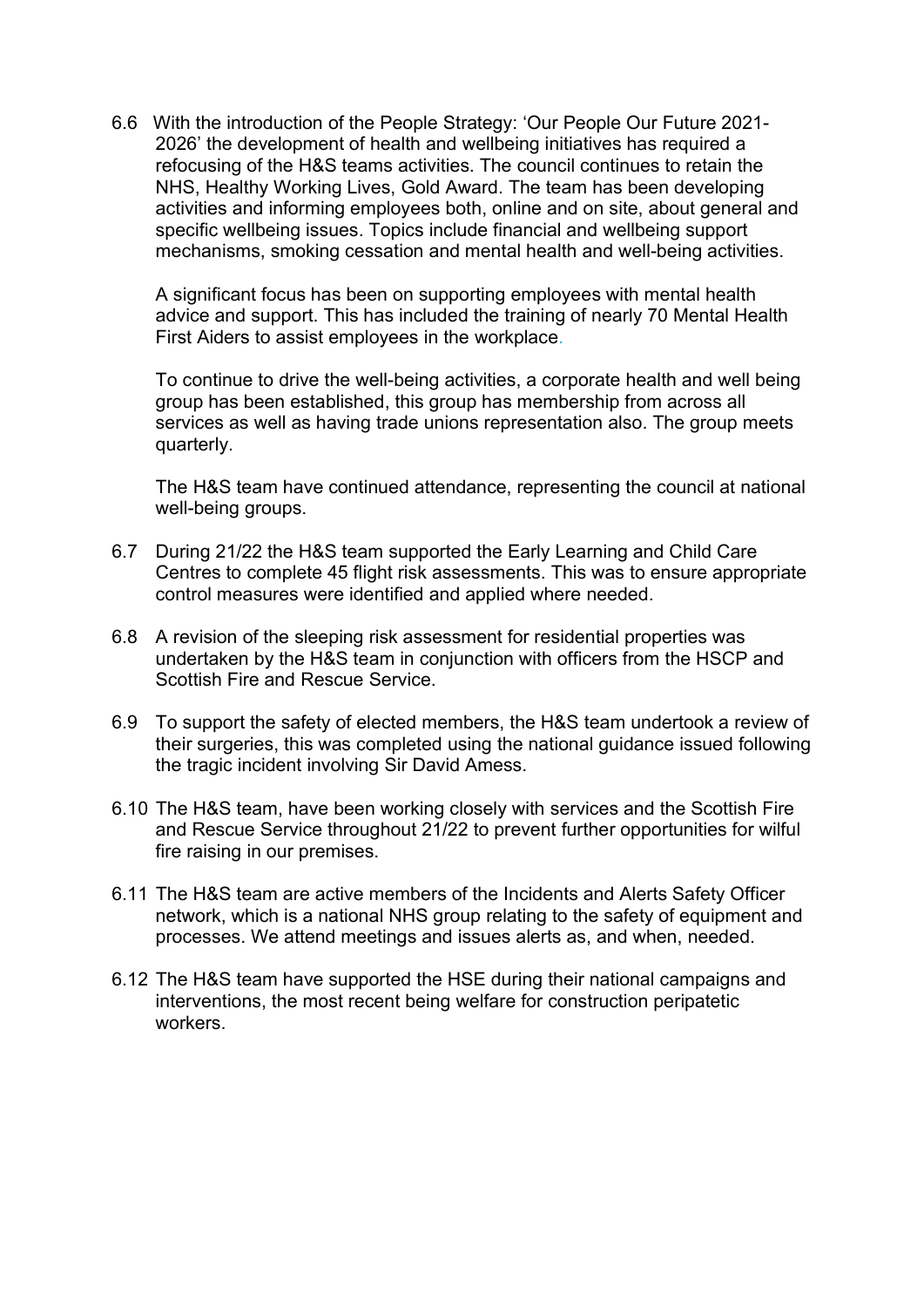### Implications of the Report

- 1. Financial Continuing to improve health and safety performance will reduce accidents/occupational ill health and associated costs.
- 2. HR & Organisational Development This report supports the Council's commitment to the health, safety and wellbeing of employees.
- 3. Community/Council Planning This report and plan supports the objectives contained within the community and council plans.
- 4. Legal The council will continue to comply with current health and safety legislation.
- 5. Property/Assets Having a robust health and safety management system in place and an effective risk control system should ultimately reduce the risk of property damage and potential loss of premises which could be caused by fire for example.
- 6. Information Technology Not applicable.

# 7. Equality & Human Rights

The Recommendations contained within this report have been assessed in relation to their impact on equalities and human rights. No pnegative impacts on equality groups or potential for infringement of individuals' human rights have been identified arising from the recommendations contained in the report as it is for noting only. If required following implementation, the actual impact of the recommendations and the mitigating actions will be reviewed and monitored, and the results of the assessment will be published on the Council's website.

- 8. **Health & Safety This report supports and demonstrates the council's** commitment to ensuring effective health and safety management.
- 9. Procurement Finance and Resources, HR and Organisational Development (FAR, H.R. and O.D.) health and safety section has a valuable input to the Council's procurement system.
- 10. **Risk This report supports the overarching management of risk within** Renfrewshire Council.